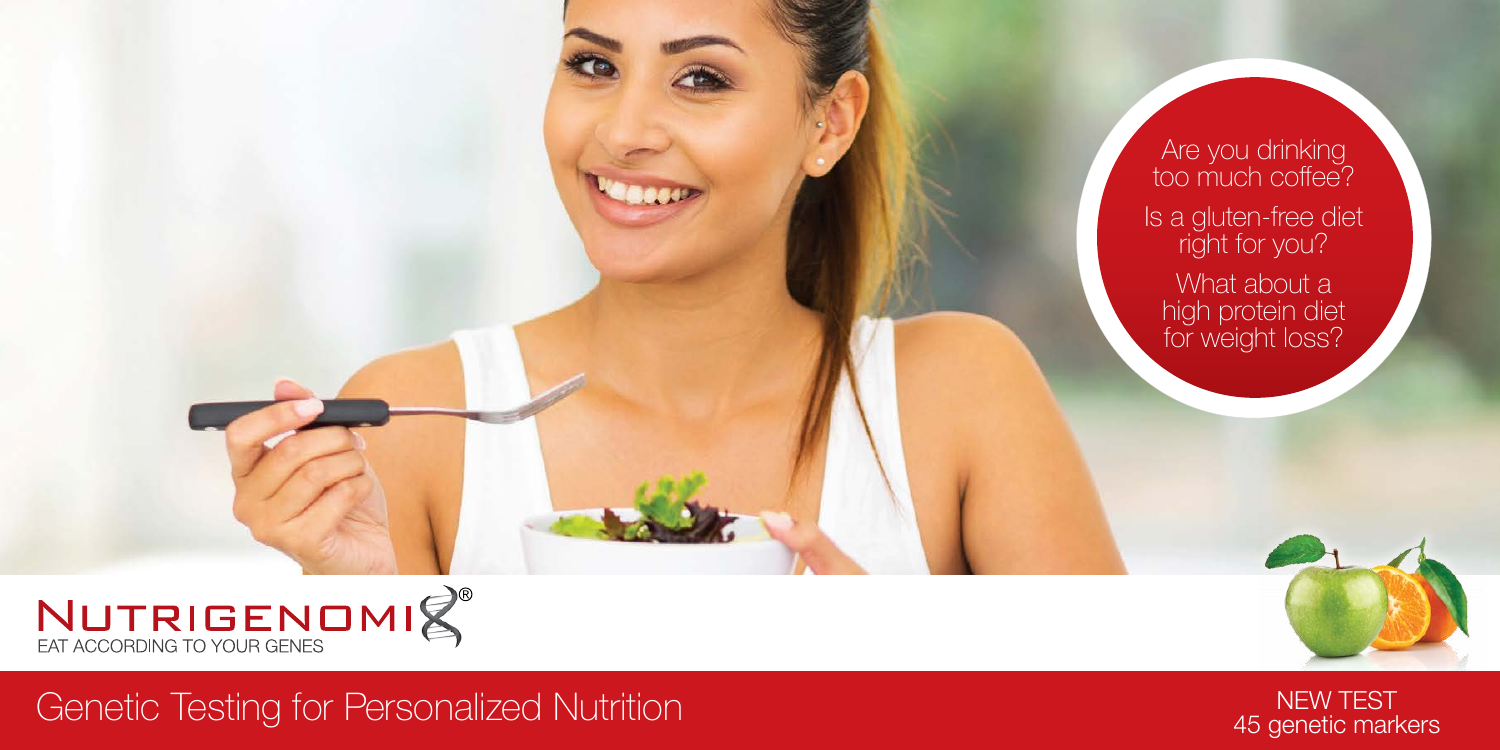## The answer may be in your genes

In 480 BC, Hippocrates noted that "positive health requires knowledge of man's primary constitution". This was just an ancient way of saying that we cannot achieve optimum health without knowing about our genes. We now know that specific variations in our genes can explain how we will respond to the foods, beverages and supplements we consume.